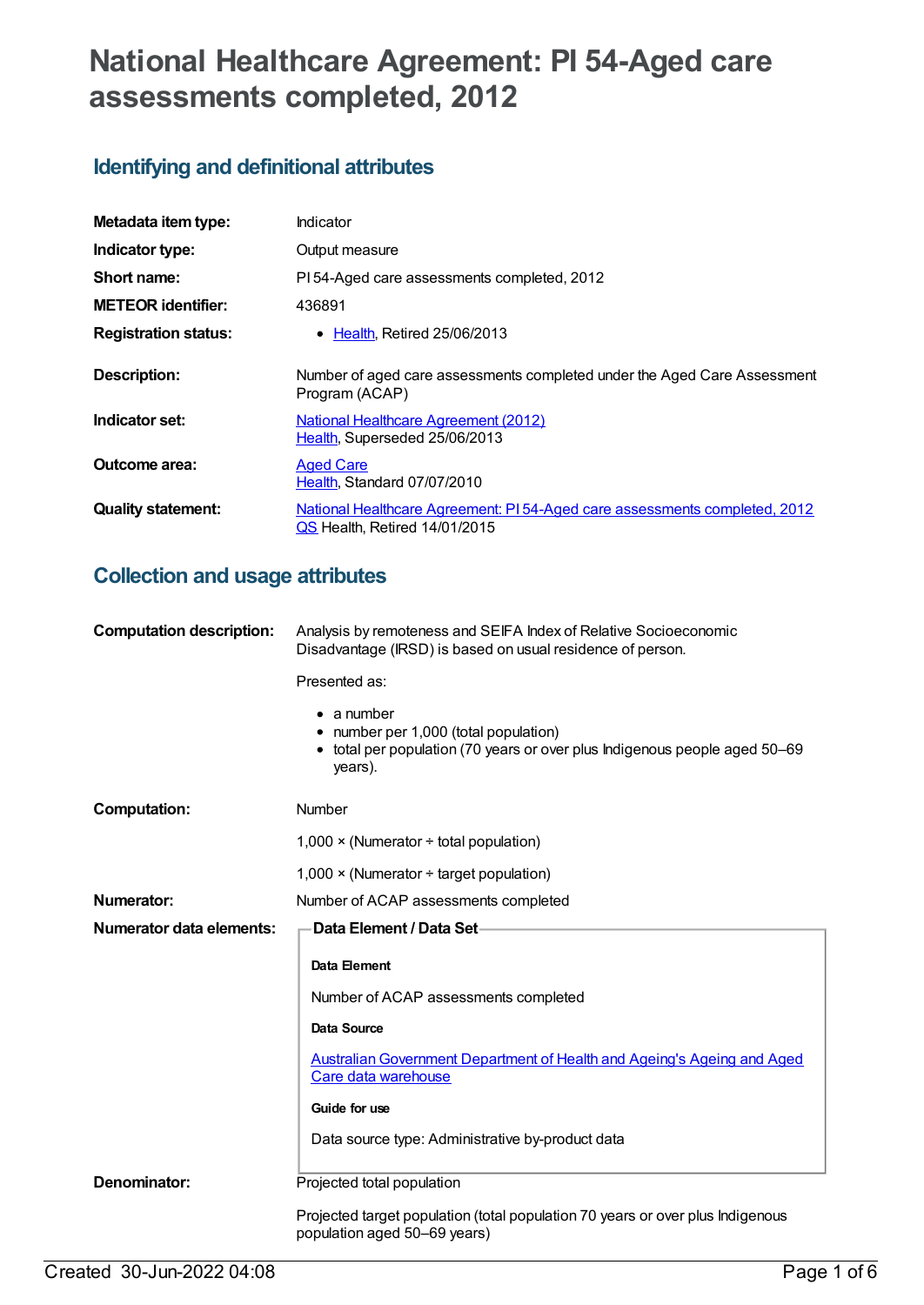| Denominator data<br>elements: | Data Element / Data Set-                                                                                                                                                               |
|-------------------------------|----------------------------------------------------------------------------------------------------------------------------------------------------------------------------------------|
|                               | Data Element                                                                                                                                                                           |
|                               | Person-estimated resident population of Australia                                                                                                                                      |
|                               | <b>Data Source</b>                                                                                                                                                                     |
|                               | ABS Estimated resident population (total population)                                                                                                                                   |
|                               | Guide for use                                                                                                                                                                          |
|                               | Data source type: Census-based data plus administrative by-product data                                                                                                                |
|                               | Data Element / Data Set-                                                                                                                                                               |
|                               | Data Element                                                                                                                                                                           |
|                               | Person-estimated resident population of Australia                                                                                                                                      |
|                               | Data Source                                                                                                                                                                            |
|                               | ABS Indigenous experimental estimates and projections (2001 Census-<br>based)                                                                                                          |
|                               | Guide for use                                                                                                                                                                          |
|                               | Data source type: Census-based data plus administrative by-product data                                                                                                                |
| Disaggregation:               | 2007-08 (revised for SEIFA), and 2009-10-Nationally, by SEIFA Index of<br>Relative Socioeconomic Disadvantage (IRSD) deciles                                                           |
|                               | 2007-08 (revised for remoteness and SEIFA), and 2009-10-State and territory,<br>by:                                                                                                    |
|                               | • age group (<50, 50–64, 65–69, 70–74, 75–79, 80–84, 85 years and over)<br>• Indigenous status<br>• remoteness (Australian Standard Geographic Classification Remoteness<br>Structure) |

SEIFA IRSD quintiles

Some disaggregation may result in numbers too small for publication.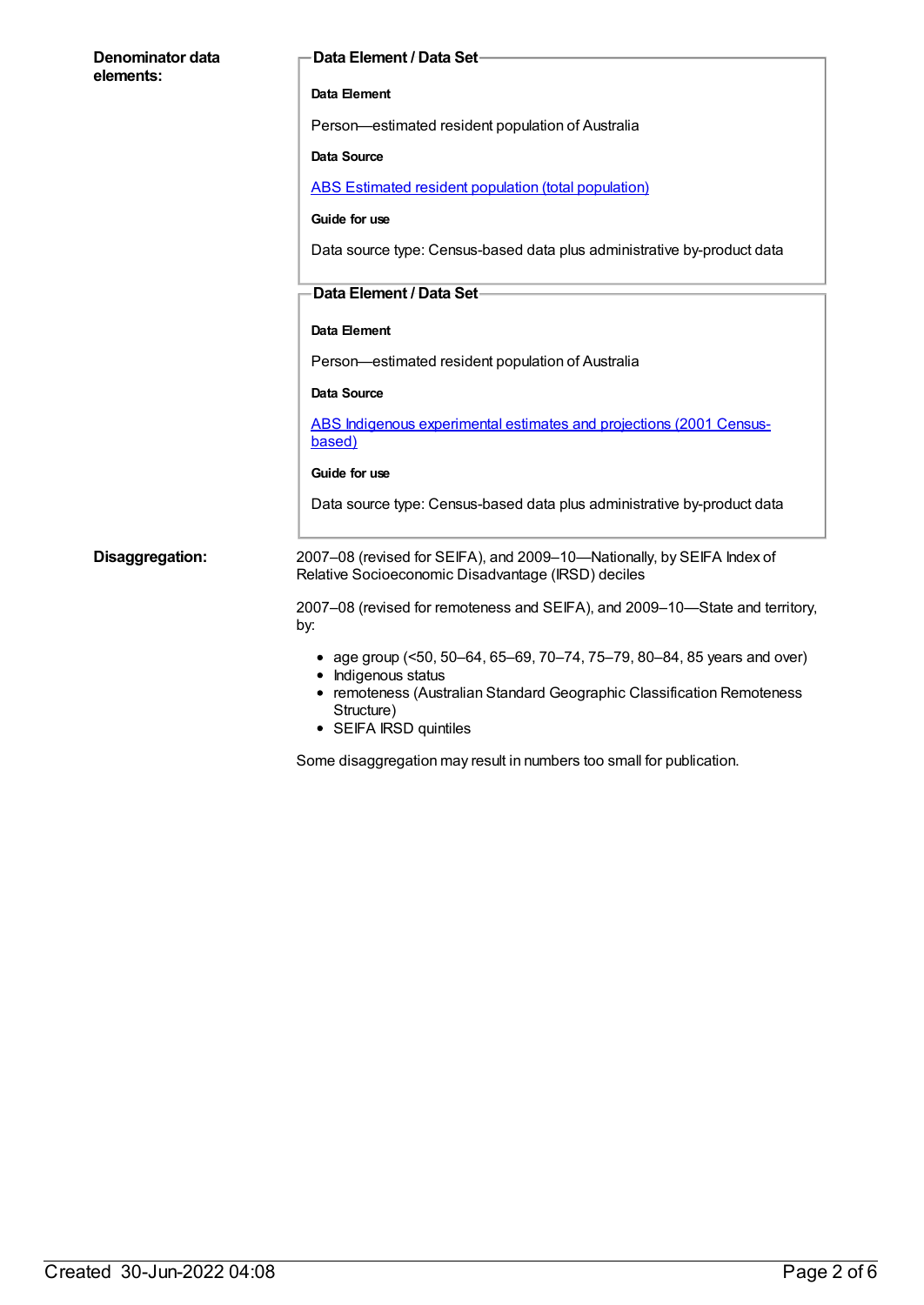#### **Disaggregation data elements:**

#### **Data Element / Data Set**

#### **Data Element**

Person—age

#### **Data Source**

Australian Government Department of Health and Ageing's Ageing and Aged Care data warehouse

#### **Guide for use**

Data source type: Administrative by-product data

#### **Data Element / Data Set**

#### **Data Element**

Person—area of usual residence

#### **Data Source**

Australian Government Department of Health and Ageing's Ageing and Aged Care data warehouse

#### **Guide for use**

Data source type: Administrative by-product data Used for disaggregation by remoteness and SEIFA IRSD

### **Data Element / Data Set**

#### **Data Element**

Person—Indigenous status

#### **Data Source**

[AustralianGovernment](https://meteor.aihw.gov.au/content/394091) Department of Health and Ageing's Ageing and Aged Care data warehouse

#### **Guide for use**

Data source type: Administrative by-product data

### **Data Element / Data Set**

#### **Data Element**

Service provider organisation—Australian state/territory identifier

#### **Data Source**

[AustralianGovernment](https://meteor.aihw.gov.au/content/394091) Department of Health and Ageing's Ageing and Aged Care data warehouse

#### **Guide for use**

Data source type: Administrative by-product data Used for disaggregation by state/territory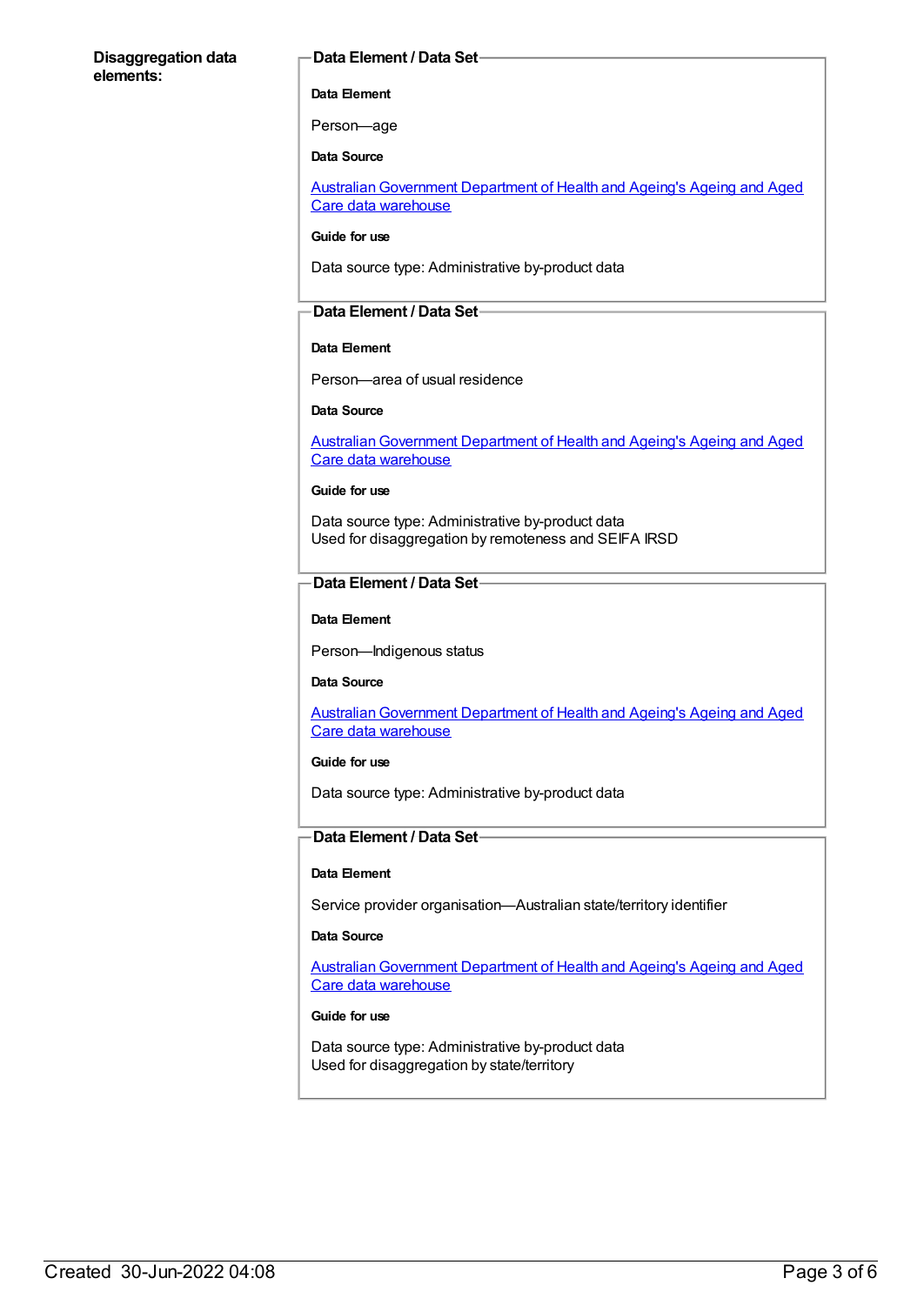**Comments:** Most recent data available for 2012 CRC report: 2009–10

ACAP assessment is required to access residential aged care, Community Aged Care Packages (CACP), Extended Aged Care at Home (EACH), EACH Dementia (EACH-D) and the Transition Care Program. ACAP assessment not required for Home and Community Care (HACC) and Veterans' Home Care (VHC).

DoHA population projections:

DoHA projections of the total population are based on the 2006 Census. These projections were prepared (as SLA level) for DoHA by the Australian Bureau of Statistics (ABS) according to assumptions agreed to by DoHA.

DoHA Indigenous population projections were prepared from ABS Indigenous Experimental 2006 ERP data (at SLA level) projected forward so as to align with published ABS Indigenous Experimental Estimates and Projections (ABS cat. no. 3238.0, series B) at the state and national level.

DoHA projections by remoteness areas are prepared by summing SLA projections to Remoteness Areas.

### **Representational attributes**

| Count    |
|----------|
| Real     |
| Person   |
| N[NNNNN] |
|          |

### **Indicator conceptual framework**

| <b>Framework and</b> | <b>Accessibility</b> |
|----------------------|----------------------|
| dimensions:          |                      |

### **Data source attributes**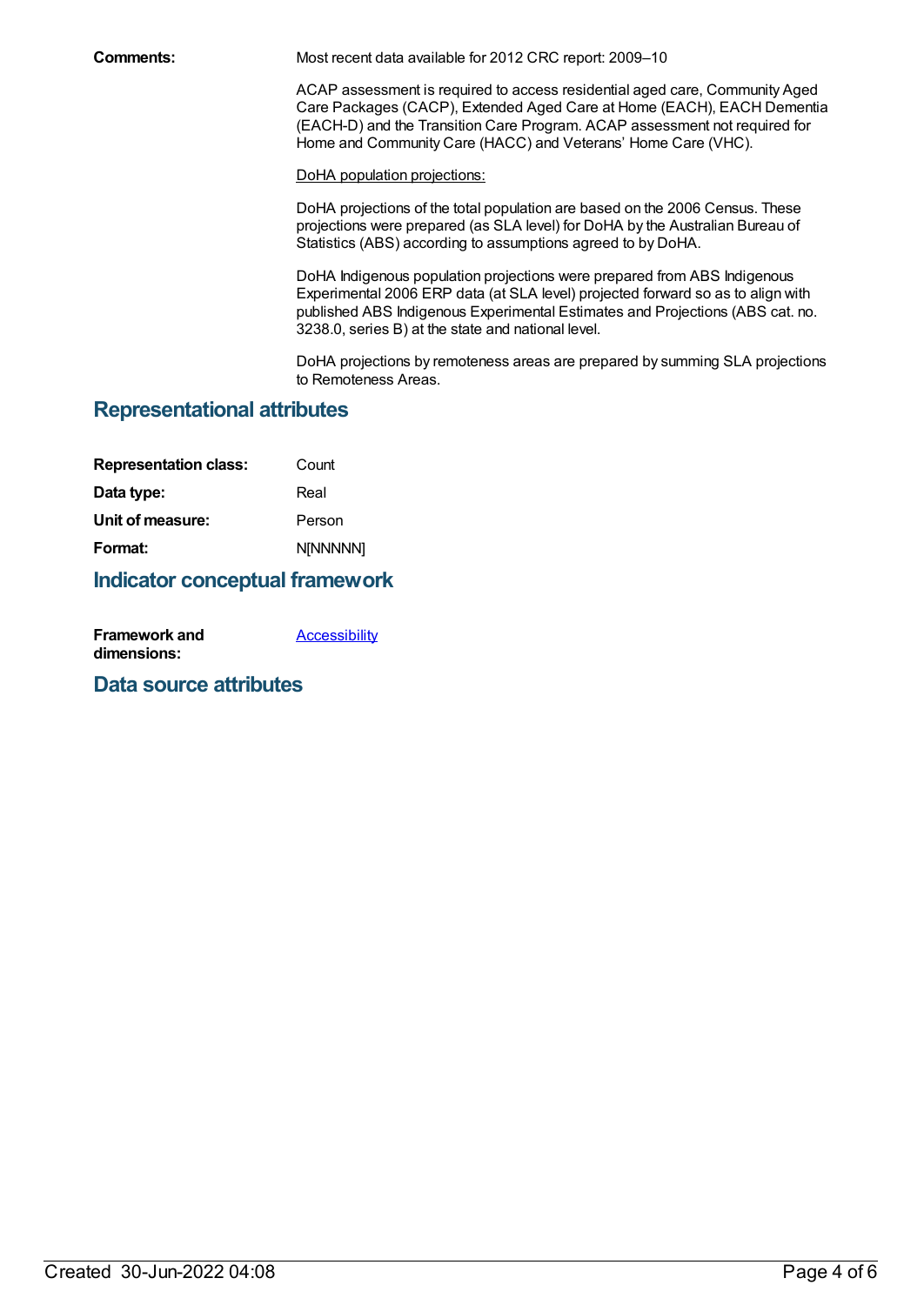#### ABS Estimated resident population (total [population\)](https://meteor.aihw.gov.au/content/393625)

**Frequency**

**Quarterly** 

**Quality statement**

ABS Estimated resident population (total [population\),](https://meteor.aihw.gov.au/content/449216) QS

**Data custodian**

Australian Bureau of Statistics

#### **Data Source**

Australian Government Department of Health and Ageing's Ageing and Aged Care data warehouse

**Frequency**

Annual (based on ongoing data collection)

**Data custodian**

Department of Health and Ageing

### **Data Source**

ABS Indigenous experimental estimates and projections (2001 [Census-based\)](https://meteor.aihw.gov.au/content/394092)

**Frequency**

Periodic

#### **Quality statement**

ABS Indigenous [experimental](https://meteor.aihw.gov.au/content/449223) estimates and projections, QS

**Data custodian**

Australian Bureau of Statistics

### **Accountability attributes**

| <b>Reporting requirements:</b>                                                     | National Healthcare Agreement              |
|------------------------------------------------------------------------------------|--------------------------------------------|
| <b>Organisation responsible</b><br>for providing data:                             | Department of Health and Ageing            |
|                                                                                    | Australian Institute of Health and Welfare |
| <b>Further data development / Specification: Long-term</b><br>collection required: |                                            |

### **Source and reference attributes**

## **Relational attributes**